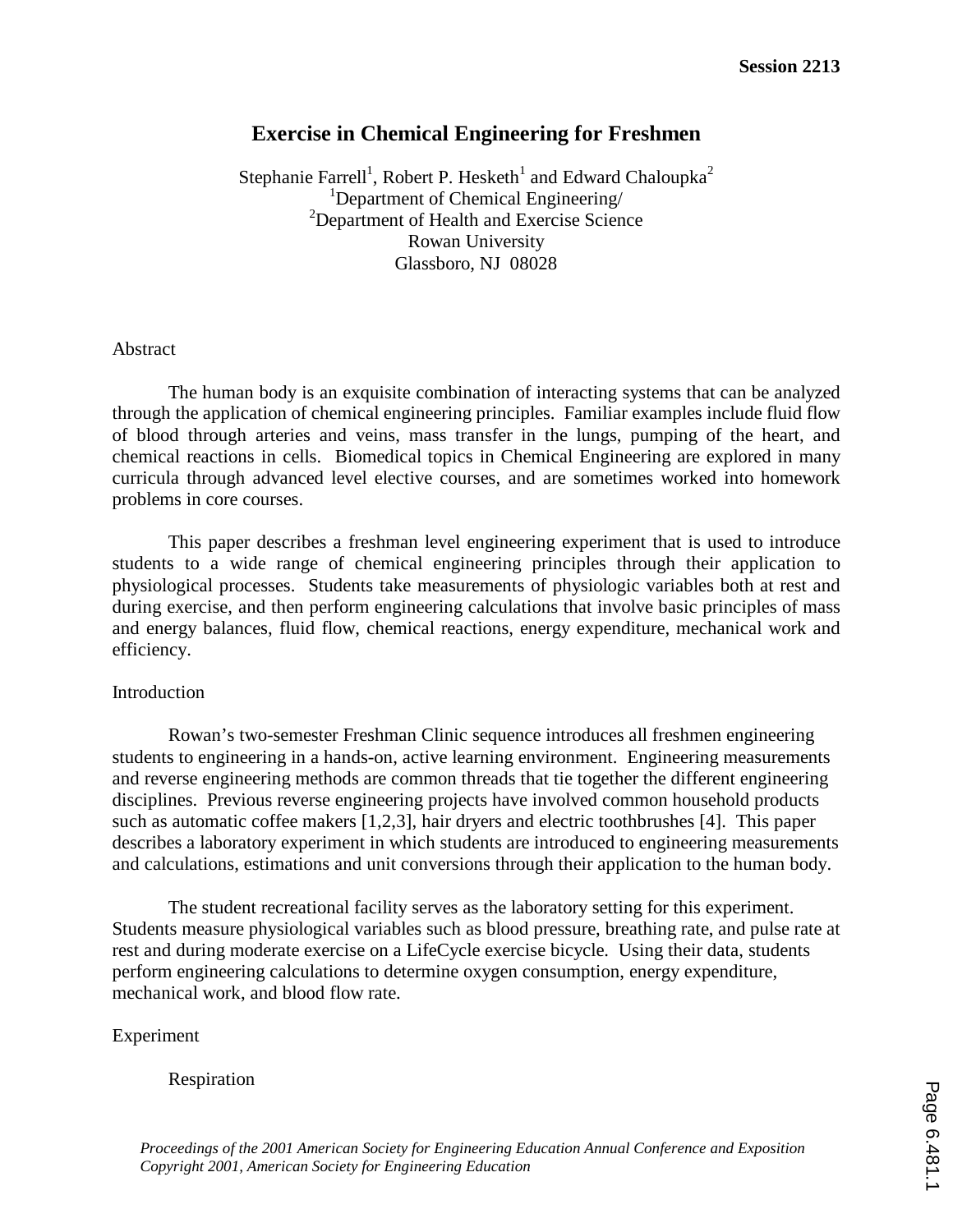The air we inspire is approximately 21%  $O_2$  and 79%  $N_2$ , while the expired gas from the lungs contains approximately 75%  $N_2$ , 16%  $O_2$  and 4%  $CO_2$  and 5%  $H_2O$  [5,6]. The lungs serve as a mass transfer device that separates  $O_2$  and  $N_2$ , and allows the exchange of  $O_2$ ,  $CO_2$ , and  $H<sub>2</sub>O$ . The objectives of this module are (1) to introduce the lungs as a mass transfer device, (2) to calculate the rate of  $O_2$  consumption and  $CO_2$  production under various breathing conditions, and (3) to perform simple mass balances on the lungs.

The volume of air in one breath is measured by exhaling through a tube into an inverted graduated cylinder filled with water and observing the volume of water displaed. Students count the number of breaths taken in one minute while breathing at a normal rate, both at rest and The volume of air in one breath is measured by exhaling through a tube into an inverte<br>graduated cylinder filled with water and observing the volume of water displaed. Students con<br>the number of breaths taken in one minut balance on the lungs: er illed<br>eaths ta<br>The ox<br>
lings:<br>  $\dot{V}_{O_2} = \begin{bmatrix} \n\end{bmatrix}$ 

$$
\dot{V}_{O_2} = \left[\frac{\text{breaths}}{\text{min}}\right] \left[\frac{\text{volume air}}{\text{breath}}\right] \left[\text{fraction O}_2 \text{ inhaled} - \text{fraction O}_2 \text{ exhaled}\right]
$$

For a typical breathing rate of 12 breaths per minute, lung volume of 500 ml, and using the oxygen concentrations for inspired and expired air provided above, reathin<br>tration<br> $V_{Q_2} = \begin{bmatrix} 1 & 0 \\ 0 & -1 \end{bmatrix}$ 

$$
\dot{V}_{O_2} = \left[12 \frac{\text{breaths}}{\text{min}}\right] \left[0.5 \frac{\text{ml air}}{\text{breath}}\right] \left[\frac{0.21 \text{L O}_2}{\text{L air}} - \frac{0.16 \text{L O}_2}{\text{L air}}\right] = \frac{0.30 \text{L O}_2}{\text{min}}
$$

During moderate exercise, a student might observe a breathing rate of 35 breaths per minute with a volume of 1 L/breath. This would result in an oxygen consumption rate of 1.75 L/minute. Figure 1 shows a student performing moderate exercise on a bicycle ergometer.

### Metabolism

Oxygen consumed during respiration is transported by blood to the body, where it is used by cells to produce energy through the oxidation of carbohydrates and fats from food. The reaction



Figure 1. A student performing moderate exercise on a bicycle ergometer.

stoichiometry and thermodynamics are well known, and the rate of energy production may be calculated from the rate of  $O_2$  consumption [5]. For instance, energy is released in the oxidation of glucose:

$$
C_6H_{12}O_6 + 6O_2 \rightarrow 6H_2O + 6CO_2 + 686 \text{ kcal/mole}
$$

The heat of reaction is equivalent to approximately 4.86 kcal per liter of oxygen consumed. This energy is used to maintain the function of the body (basal metabolism) and to do external work (exercise). Since the energy expended during metabolism becomes heat, which is dissipated from the skin, the basal metabolic rate is proportional to body surface area. The objectives of this section of the experiment are (1) to determine the rate of energy expenditure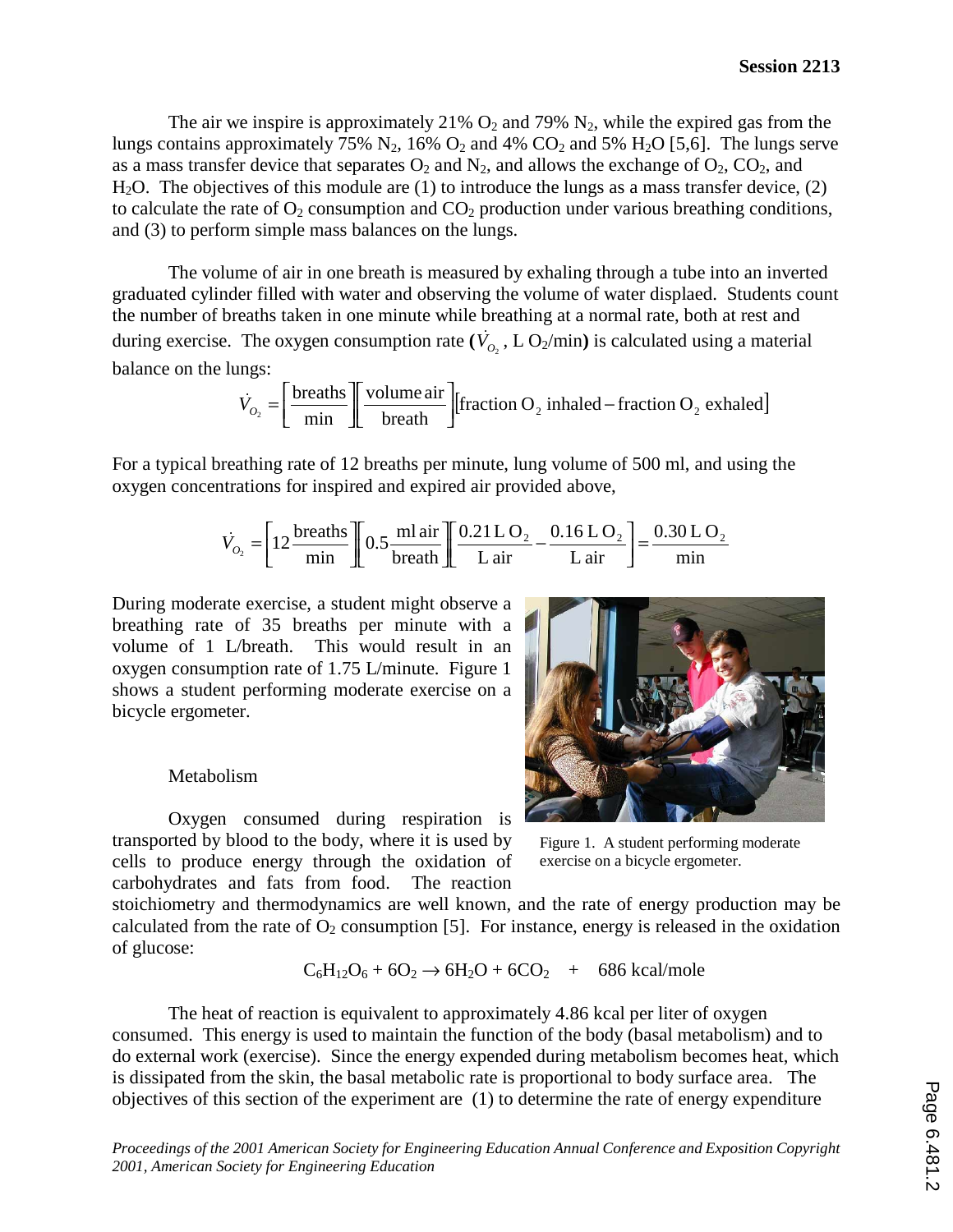(at rest and during exercise) and (2) to determine the mechanical work accomplished during cycling exercise. and during exercise) and (2) to determine the mechanical work accomplished during exercise.<br>The rate of energy expenditure (EE) is related to the rate of  $O_2$  consumption ( $\dot{V}O_2$ ) and

heat of reaction: EE) is related to the rate<br>EE =  $\overline{V}O2\times4.862\frac{\text{kcal}}{100}$ 

$$
EE = \dot{V}O2 \times 4.862 \frac{\text{kcal}}{\text{LO}_2}
$$

From their calculations of the rate of  $O<sub>2</sub>$  consumption, students calculate the rate of energy expenditure at rest and during exercise. The student who consumed  $0.3 L O<sub>2</sub>$  per minute would expend 1.46 kcal per minute, or 87.5 kcal per hour. The calculated value of energy expenditure during moderate exercise using the values of breathing rate and volume above, would be 408 kcal/hr. This value is compared with the value displayed on the LifeCycle exercise equipment.

The ergometer used for the exercise test indicates energy expenditure as calculated through its relationship to braking power (equal to the rate of work done by the subject) and efficiency:

$$
\eta = \frac{\text{work done}}{\text{energy consumed}}
$$

Using a typical value of efficiency for cycling of 20% [7], students can calculate the actual mechanical work accomplished through their exercise.

#### Cardiovascular System

The cardiovascular system is explored to introduce students to the function of the heart as a pump, and to blood as the fluid that transports  $O_2$  to the body. They explore how the heart increases pumping capacity (heart rate and the heart stroke volume) to transport more  $O<sub>2</sub>$  to the body during exercise. The objectives of this module are (1) to determine the hydrostatic effects on blood pressure through blood pressure measurement and (2) to determine the blood flow rate at rest and during exercise.

Students perform heart rate and non-invasive blood pressure measurements at rest and during exercise. A polar heart rate monitor is used to measure the heart rate (beats per minute), and a sphygmomanometer is used to measure blood pressure.

Students investigate hydrostatic pressure effects by measuring blood pressure in the arm at different elevations relative to the heart, as shown in Figure 2. The average blood pressure  $(P_1)$  in the elevated arm can be calculated using the relationship:

$$
P_2 = P_1 - \rho g h
$$



Figure 2: Measurement of blood pressure with arm in an elevated position.

where  $P_1$  is the blood pressure in the arm in a "normal" relaxed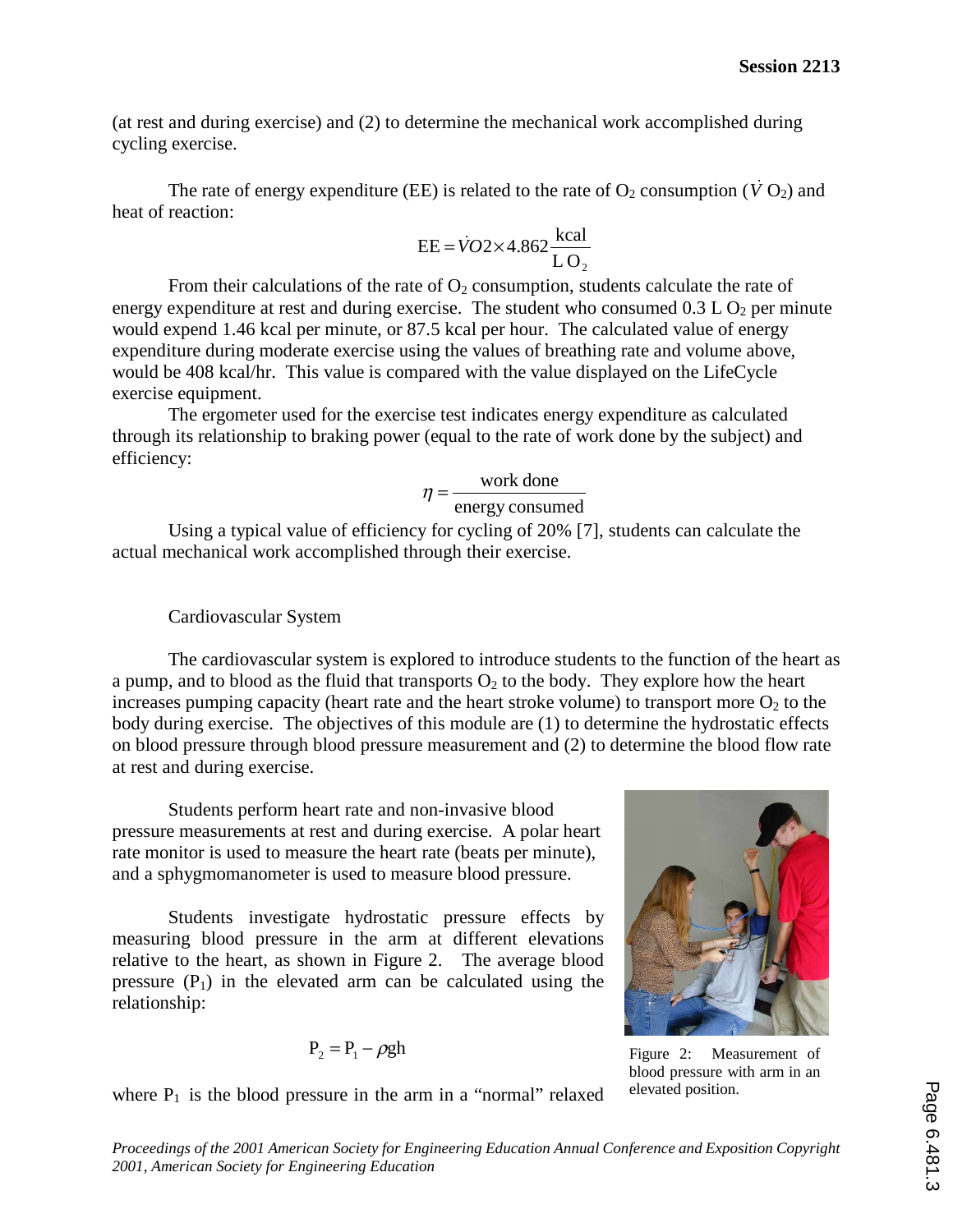position, h is the distance the arm is raised above the normal position, g is the acceleration of gravity, and  $\rho$  is the density of blood (1.056 g/cm<sup>3</sup>). The average blood pressure during the heart's pumping-filling cycle is calculated by

$$
BP_{avg} = \frac{\text{systolic} + 2 \cdot \text{diastolic}}{3}.
$$

For example, if the average blood pressure in the arm in a "normal" relaxed position is 83 mm Hg, the pressure with the arm extended upward 30 cm would be:

$$
P_2 = 83 \text{ mm Hg} - \left(1.056 \frac{g}{cm^3}\right) 980 \frac{\text{cm}}{\text{s}^2} \left(30 \text{ cm} \left(\frac{760 \text{ mm Hg}}{1010000 \text{ g/cm s}^2}\right)\right)
$$
  

$$
P_1 = 59.6 \text{ mm Hg}
$$

The calculated value of pressure is compared with the measured value.

There is a linear relationship between heart rate and  $O_2$  consumption, as both increase to meet the body's rising demand for oxygen during exercise [5, 8]. ween heart rate<br>
gen during exerc<br>  $V_B = 3 \frac{L}{A} + 8V$ 

$$
\dot{V}_B = 3\frac{L}{min} + 8\dot{V}_{O_2}
$$

Using their calculated value of oxygen consumption rate, students calculate the flowrate of blood through the body at rest and during exercise. For example, the student who consumed 0.3 L/min oxygen would calculate a blood flow rate of: Express consumption<br>low rate of:<br> $\vec{v}$  = 2 L<sub>18</sub><sup>\*</sup>

$$
\dot{V}_{B} = 3 \frac{L}{min} + 8 \times \left[ 0.30 \frac{L O_{2}}{min} \right] = 5.4 \frac{L}{min}
$$

**Conclusions** 

 This paper describes a simple and exciting laboratory experiment in which a wide range of chemical engineering principles are introduced through application to the human body. Students study fluid flow of blood through arteries and veins, mass transfer in the lungs, pumping of the heart, and chemical reactions in cells. Students take measurements of physiologic variables both at rest and during exercise, and then perform engineering calculations that involve basic principles of mass balances, stoichiometry, energy expenditure, mechanical work and efficiency, fluid flow, and hydrostatics. Students rated this experiment highest in the "interesting and informative" category: 4.7/5.0 in comparison to the average rating of 4.0/5.0 for all twelve Freshman Engineering experiments.

#### References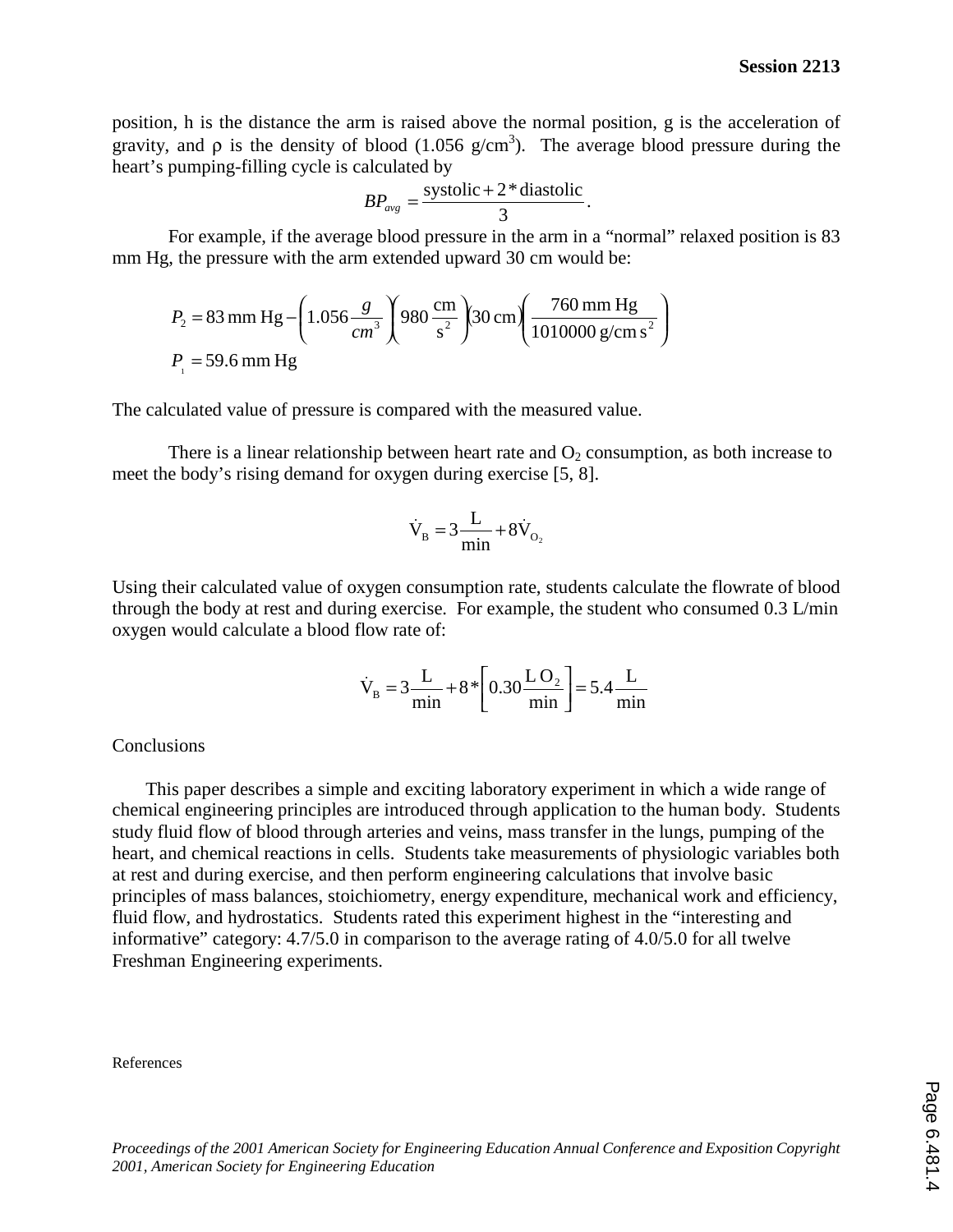- 1. Hesketh, R. and C. Stewart Slater, Demonstration of Chemical Engineering Principles to a Multidisciplinary Engineering Audience, Proceedings of the 1997 Annual Conference of the American Society for Engineering Education, Session 2513, June 15-18, 1997.
- 2. Marchese, A.J., R.P. Hesketh, K. Jahan, T.R. Chandrupatla, R.A. Dusseau, C.S. Slater, J.L. Schmalzel, Design in the Rowan University Freshman Engineering Clinic, Proceedings of the 1997 Annual Conference of the American Society for Engineering Education, Session 3225, June 15-18, 1997.
- 3. Hesketh, R.P., K. Jahan, Marchese, A.J., C.S. Slater, J.L. Schmalzel, T.R. Chandrupatla, R.A. Dusseau, Multidisciplinary Experimental Experiences in the Freshman Engineering Clinic at Rowan University, Proceedings of the 1997 Annual Conference of the American Society for Engineering Education, Session 2326, June 15-18, 1997.
- 4. Ramachandran, R., J. Schmalzel and S. Mandayam, Proceedings of the 1999 Annual Conference of the American Society for Engineering Education, Session 2253, June 20-23, 1999.
- 5. McArdle, W.D., F.I. Katch, and V.L. Katch, *Exercise Physiology: Energy, Nutrition, and Human Performance*,  $4<sup>th</sup>$  edition, Lea and Febiger, Philadelphia, PA 1996.
- 6. Adams, Gene, Exercise Physiology Laboratory Manual, W.C.B. McGraw Hill, NY, 1998.
- 7. Cameron, J.R., J.G. Skofronick, and R.M. Grant, *Physics of the Body*, 2<sup>nd</sup> edition, Medical Physics Publishing, Madison, WI, 1999.
- 8. Ruch, T.C. and H.D. Patton (eds.), *Physiology and Biophysics*, 19th edition, W.B. Saunders Company, Philadelphia, Pa 1965.

#### Biographical Information

Stephanie Farrell is Associate Professor of Chemical Engineering at Rowan University. She received her B.S. in 1986 from the University of Pennsylvania, her MS in 1992 from Stevens Institute of Technology, and her Ph.D. in 1996 from New Jersey Institute of Technology. Prior to joining Rowan in September, 1998, she was a faculty member in Chemical Engineering at Louisiana Tech University. Stephanie has research expertise in the field of drug delivery and controlled release, and she is currently focusing efforts on developing laboratory experiments related to membrane separations, biochemical engineering,and biomedical systems, for all level students at Rowan. Stephanie won the ASEE Outstanding Campus Representative Award in 1998, the Dow Outstanding Young Faculty Award in 2000, and the Joseph J. Martin Award in 2001.

Robert Hesketh is Associate Professor of Chemical Engineering at Rowan University. He received his B.S. in 1982 from the University of Illinois and his Ph.D. from the University of Delaware in 1987. After his Ph.D. he conducted research at the University of Cambridge, England. Prior to joining the faculty at Rowan in 1996 he was a faculty member of the University of Tulsa. Robert's research is in the chemistry of gaseous pollutant formation and destruction related to combustion processes. Nitrogen compounds are of particular environmental concern because they are the principal source of NOX in exhaust gases from many combustion devices. This research is focused on first deriving reaction pathways for combustion of nitrogen contained in fuel and second to use these pathways to reduce NOX production. Robert employs cooperative learning techniques in his classes. His teaching experience ranges from graduate level courses to 9th grade students in an Engineering Summer Camp funded by the NSF. Robert's dedication to teaching has been rewarded by receiving several educational awards including the 1999 Ray W. Fahien Award, 1998 Dow Outstanding New Faculty Award, the 1999 and 1998 Joseph J. Martin Award, and four teaching awards.

Edward C. Chaloupka is Associate Professor in the Department of Health and Exercise Science at Rowan University in New Jersey. He is the Co-Director of the Exercise Science Research Laboratory and teaches courses in human